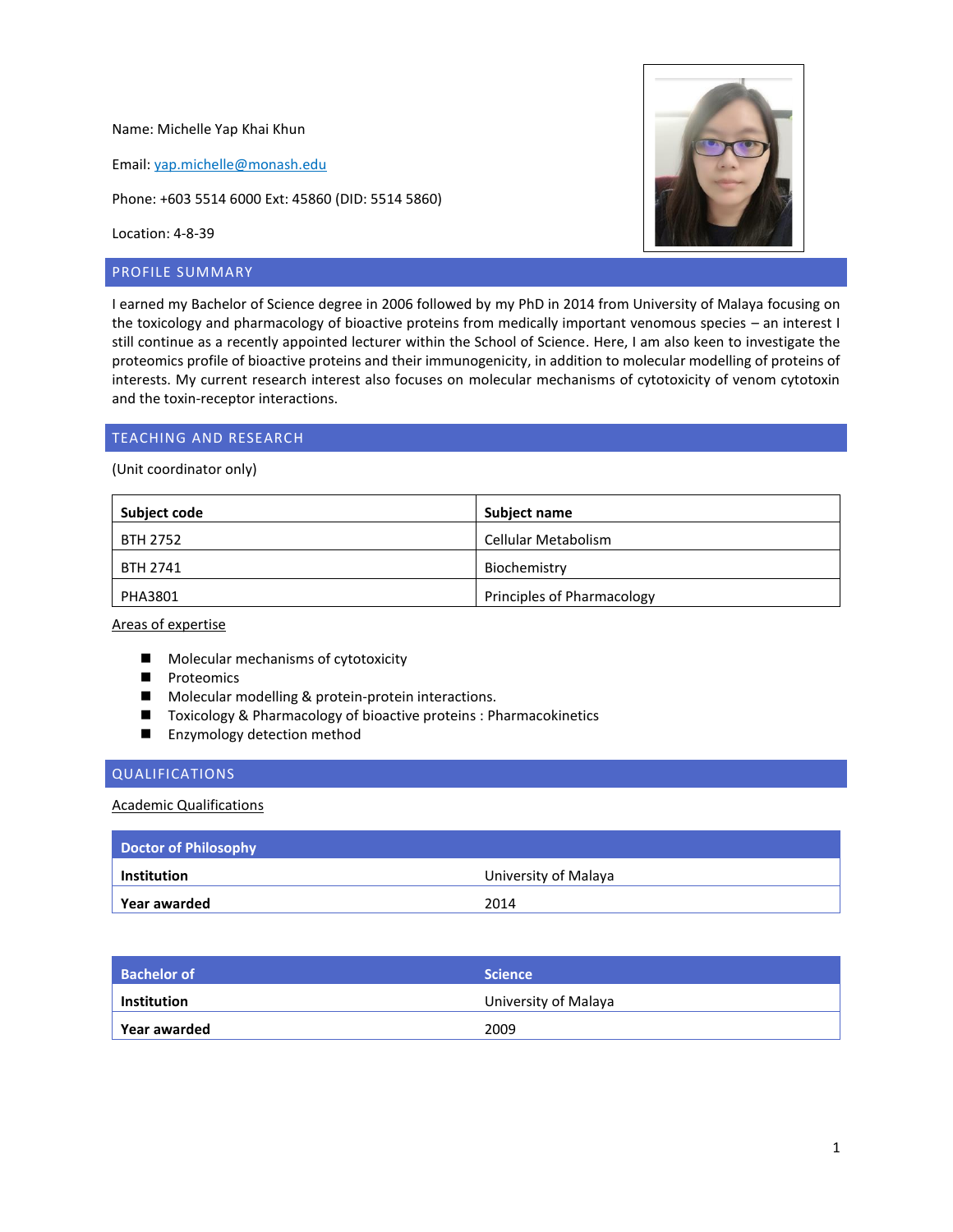#### Professional membership

Malaysian Society of Biochemistry & Molecular Biology

Malaysian Society of Toxinology

Asian Council of Science Editors

# PUBLICATIONS

Yap MKK, Misuan M. Exendin-4 from Heloderma suspectum venom: From discovery to its latest application as Type II diabetes combatant. Basic & Clinical Pharmacology & Toxicology. Doi: 10.1111/bcpt.13169.

Tan CH, Tan KY, Yap MKK, Tan NH (2017). Venomics of *Tropidolaemus wagleri*, the sexually dimorphic temple pit viper: Unveiling a deeply conserved atypical toxin arsenal. Scientific Reports, 7:43237. Doi: 10.1038/srep43237.

Fung SY, Tan CH, Yap MKK, Leong PK, Liew JL, Tan NH (2016). Unveiling the elusive and exotic: Venomics of the Malayan blue coral snake (*Calliophis bivirgata flaviceps*). Journal of Proteomics, 132:1-12.

Tan NH, Fung SY, Tan KY, Yap MKK, Ariaranee C, Tan CH (2015). Functional venomics of the Sri Lankan Russell's viper (*Daboia russelii*) and its toxinological correlations. Journal of Proteomics, 128:403-423.

Yap MKK, Tan NH, Sim SM, Fung SY and Tan CH (2015). The effect of a polyvalent antivenom on the serum venom antigen levels of *Naja sputatrix* (Javan spitting cobra) venom in experimentally envenomed rabbits. Basic & Clinical Pharmacology & Toxicology, 117(4):274-279.

Yap MKK, Tan NH, Sim SM, Fung SY and Tan CH (2014). Pharmacokinetics of *Naja sumatrana* (Equatorial spitting cobra) venom and its major toxins in experimentally envenomed rabbits. PLOS NTD. DOI:10.1371/journal.pntd.0002890

Yap MKK, Fung SY, Tan KY and Tan NH (2014). Proteomic characterization of venom of the medically important Southeast Asian *Naja sumatrana* (Equatorial spitting cobra). Acta Tropica. 13: 15-25.

Yap MKK, Tan NH, Sim SM and Fung SY (2013). Toxicokinetics of *Naja sputatrix* (Javan spitting cobra) venom following intramuscular and intravenous administrations of the venom into rabbits. Toxicon. 68:18-23.

Yap MKK, Sim SM, Tan NH and Fung SY (2011). Pharmacokinetics of *Naja sputatrix* (spitting cobra) venom in rabbits. J Pharmacol Sci. 115 (Supplement 1): 183P-183P (ISI-cited Journal –Meeting abstract).

Yap MKK, Tan NH and Fung SY (2011). Biochemical and toxinological characterization of *Naja sumatrana* (Equatorial spitting cobra) venom. J Venom Anim Toxins incl Trop Dis. 17(4): 451-459.

# **GRANTS**

- 1. Experimental and computational approach to reveal the fundamental insights into mechanisms of cytotoxity for cobra cytotoxins. Fundamental Research Grant Scheme (FRGS), Ministry of Education, Principal Investigator.
- 2. Development of a simple and reliable method for determination of the levels of 2-, 3-MCPD and GE compounds in palm-derived products. MIPO Industry Linkage Support Scheme, 2018, Principal Investigator.
- 3. Development of novel mammalian expression system for cobra cytotoxin. Faculty of Science Advancing Women's Success Grant, 2018-2019, Principal Investigator.
- 4. Purification, gene cloning and expression of cytotoxin in mammalian expression vectors. Tropical Medicine and Biology Platform Grant, 2017-2018, Principal Investigator.